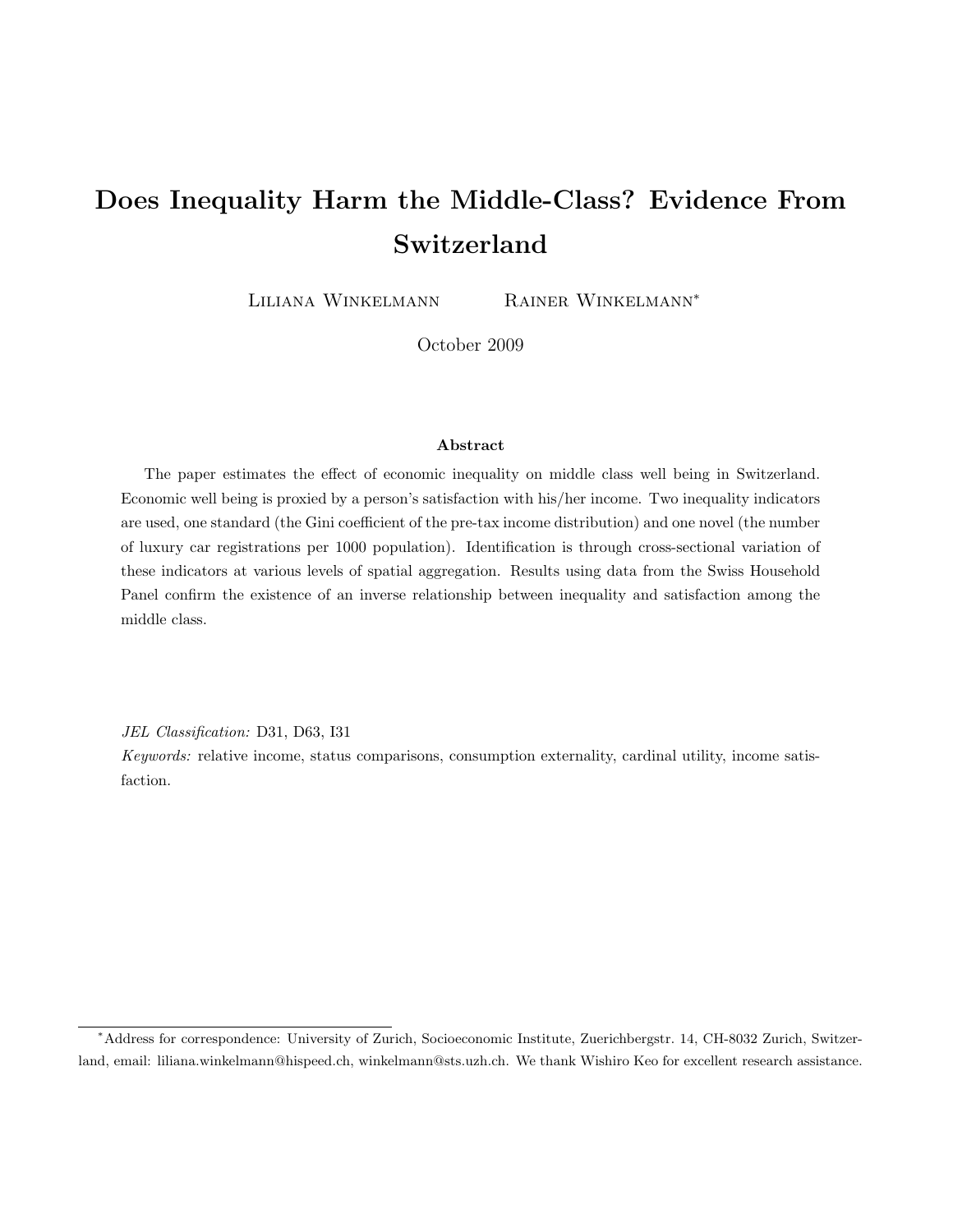## 1 Introduction

Income inequality is a divisive issue in society. What is seen by some as a useful incentive and a necessary consequence of a competitive market system is perceived by others as a key shortcoming of capitalism and a source of social corrosion. To make matters worse, economic theory oscillates between two extreme positions regarding the desirability of different distributional outcomes. Under ordinal utility, no welfare rankings of different income distributions are possible, beyond applications of the narrow Pareto principle. With a cardinal utility function  $U_i = u(y_i)$ , where  $y_i$  is own income, the usual concavity assumption implies that, from a distributional perspective, aggregate welfare is maximized under complete income equality.

Other social science disciplines have been more pragmatic on the issue of inequality and well being, putting evidence ahead of theoretical reasoning. Wilkinson and Pickett (2006) review many studies in sociology and epidemiology that link income inequality to the quality of social relations, health (including mental illness) and numerous behavioral outcomes (such as crime, drug use, teenage pregnancy and the like). Comparing data from different countries, they find for example that rates of mental illness are five times higher in the most unequal compared to the least unequal societies. In their view, inequality is a root cause of dysfunctional societies (see also Wilkinson and Pickett, 2009).

Of course, such findings are in perfect agreement with the simple utalitarian view positing that overall welfare is diminished by higher income inequality (for a given mean income). The key is then the concavity of the well being function and the main driver for the negative association between inequality and aggregate welfare is the increased degree of deprivation among the poor. By contrast, people in the upper deciles of the income distribution benefit from higher inequality. Indeed, Rousseau (2008) argues that the stagnation of aggregate subjective well being in the U.S. since 1975 – as measured by survey responses to happiness questions – can be attributed to the fact that income gains have accrued disproportionably to the top income earners and that real incomes have fallen for the poor. The implied increase in happiness inequality is, however, disputed by Stevenson and Wolfers (2008).

An alternative explanation for a negative association between aggregate well being and inequality posits that inequality lowers personal utility directly, ceteris paribus, for given own income and thus regardless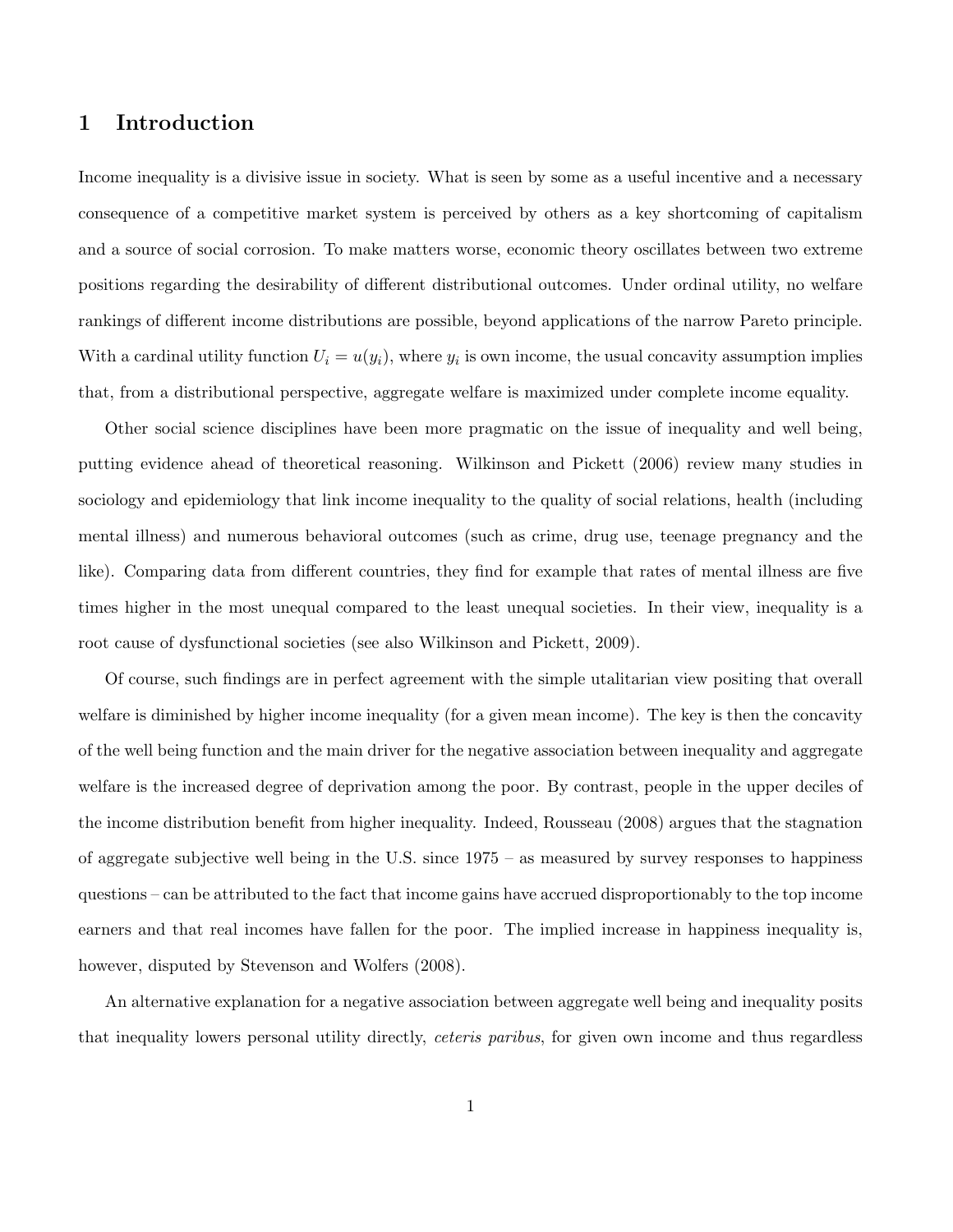of position in the income distribution. In economics, an important proponent of this line of reasoning is Frank (2007) who argues specifically that inequality is harmful for the middle class. The main theoretical arguments for such a middle class effect are reviewed in the next section.

While Frank (2007) lists suggestive evidence in support of his claim, a direct test that higher inequality lowers middle class well being is, to the best of our knowledge, still missing. This paper is an attempt to fill the gap. Two distinct types of evidence are presented. In a first step, we follow the lead of previous tests for negative inequality effects based on individual level data, where a measure of individual well being (happiness, satisfaction) was regressed on the income of a person and on income inequality – typically the Gini coefficient or a quantile ratio – defined over an appropriate reference region (for example Alesina et al., 2004, and Schwarze and Härpfer, 2007). However, in contrast to those earlier papers, we explicitly focus on middle class individuals, a distinction that is important if the true effect is heterogeneous.

In a second step, we provide evidence on a particular transmission channel emphasized by Frank (2007). This channel relies on the presence of consumption externalities whereby additional spending by rich neighbors triggers "keeping up with the Joneses" responses, that lead to overspending and thus reduced well being by the middle class. Previous evidence includes a study by Kuhn et al. (2008) showing that neighbors are more likely to upgrade their car if a person won a BMW in a lottery. A similar externality was already noted in an earlier paper by Neumark and Postelwaite (1998) who showed that the probability of a woman being employed depends positively on her sister-in-law being employed. But even if it is the case that people change their consumption or employment decisions depending on what others do, it is not clear a-priori whether this makes them worse off.

The paper addresses this issue more directly: first, we test whether increased income inequality (measured by the Gini coefficient), or increased conspicuous consumption (measured by the prevalence of luxury sport cars in the region) reduces subjective well being. Secondly, we test whether increased inequality raises consumption aspirations, proxied by individual's self-reported information on the amount of income needed "to make ends meet".

All evidence is based on data for Switzerland for the year 2002. The main dataset is an annual household survey, the Swiss household Panel (Budowski et al., 2001). The survey has a module on subjective well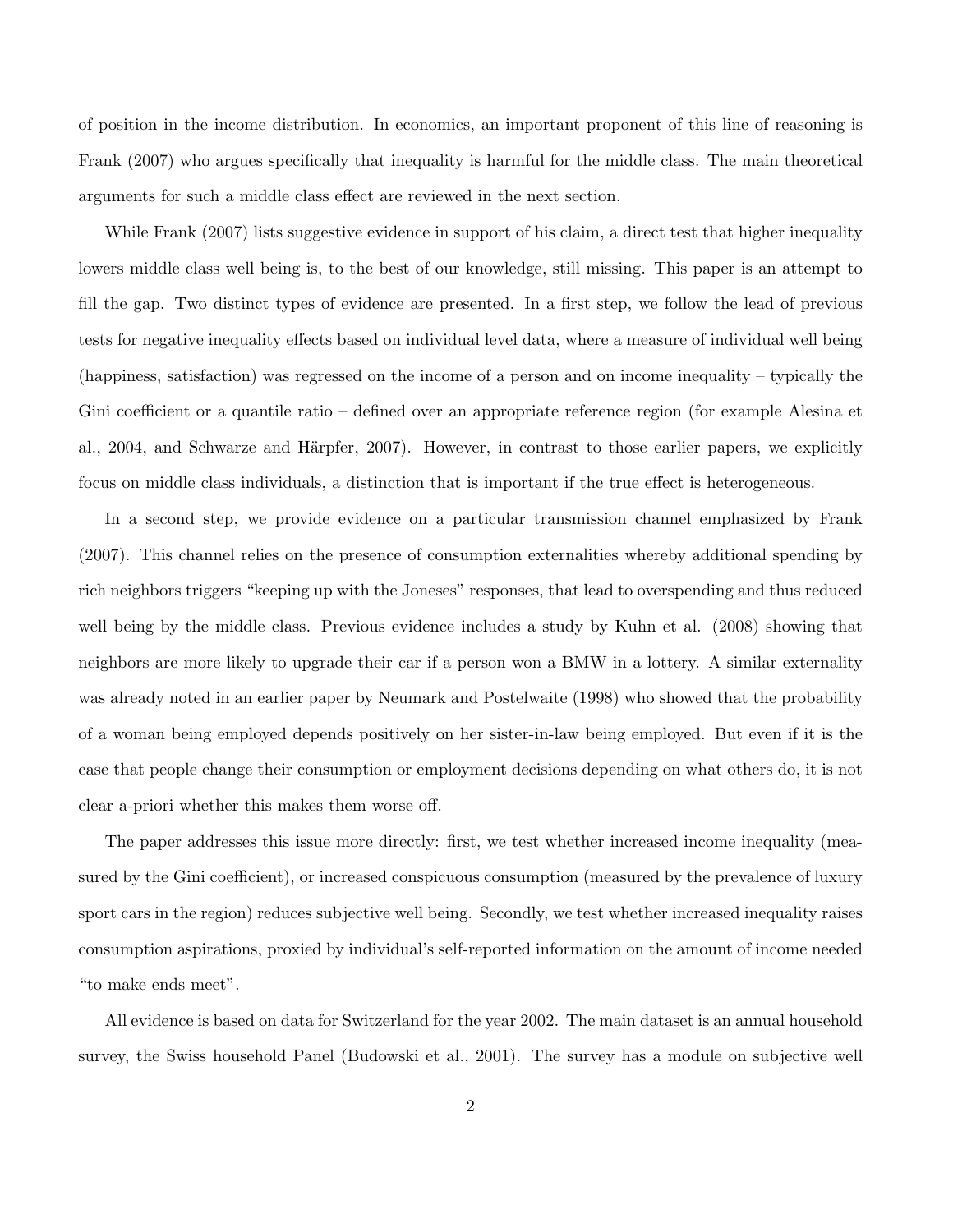being, among it a question on the degree of "financial satisfaction" which is measured on a 0 (completely dissatisfied) to 10 (completely satisfied) scale. It also provides information on household income as well as the "make ends meet" question mentioned before (see also Stutzer, 2004, for an earlier use of that question to analyse the determinants of income aspirations). Indicators of income inequality are obtained from external sources. Gini coefficients at various aggregation levels (municipality, region, canton) were provided by the Federal Tax Office. We obtained car registration data from the Federal Roads Office, specifically the number of newly registered luxury sports cars (Ferrari and Porsche) per 1000 population at the regional level.

# 2 Income Inequality and Personal Utility

In order to explore possible pathways through which income inequality may affect personal utility, we start with a generalized utility function:

<span id="page-3-0"></span>
$$
U_i = u(y_i, Y) \tag{1}
$$

where  $Y$  is a vector of everyone's income. Thus, individual utility does depend not only on own income, but also on the income of others. There are a number of explanations, why Y might matter in the utility function.

The dominant one is the relative income hypothesis (See Clark et al. (2008) for an extended review of the relative income literature.) Let the comparison income be given by

$$
y_i^* = \sum_{j \neq i} \delta_{ij} y_j \tag{2}
$$

where  $\delta_{ij} \geq 0$  and  $\sum_{j \neq i} \delta_{ij} = 1$ . Under the relative income hypothesis,  $U_i = u(y_i, y_i^*)$ , where it is assumed that  $\partial U_i/\partial y_i > 0$  and  $\partial U_i/\partial y_i^* < 0$ . The same general idea can be captured if income in (1) is replaced by consumption. The relative income hypothesis becomes then a relative consumption hypothesis, and we can write  $U_i = u(c_i, c_i^*)$ , where again  $\partial U_i / \partial c_i^* < 0$ . The typical explanation is that people have the proclivity of making upward comparisons, i.e.  $c_i^* > c_i$ , and they are the less satisfied the more their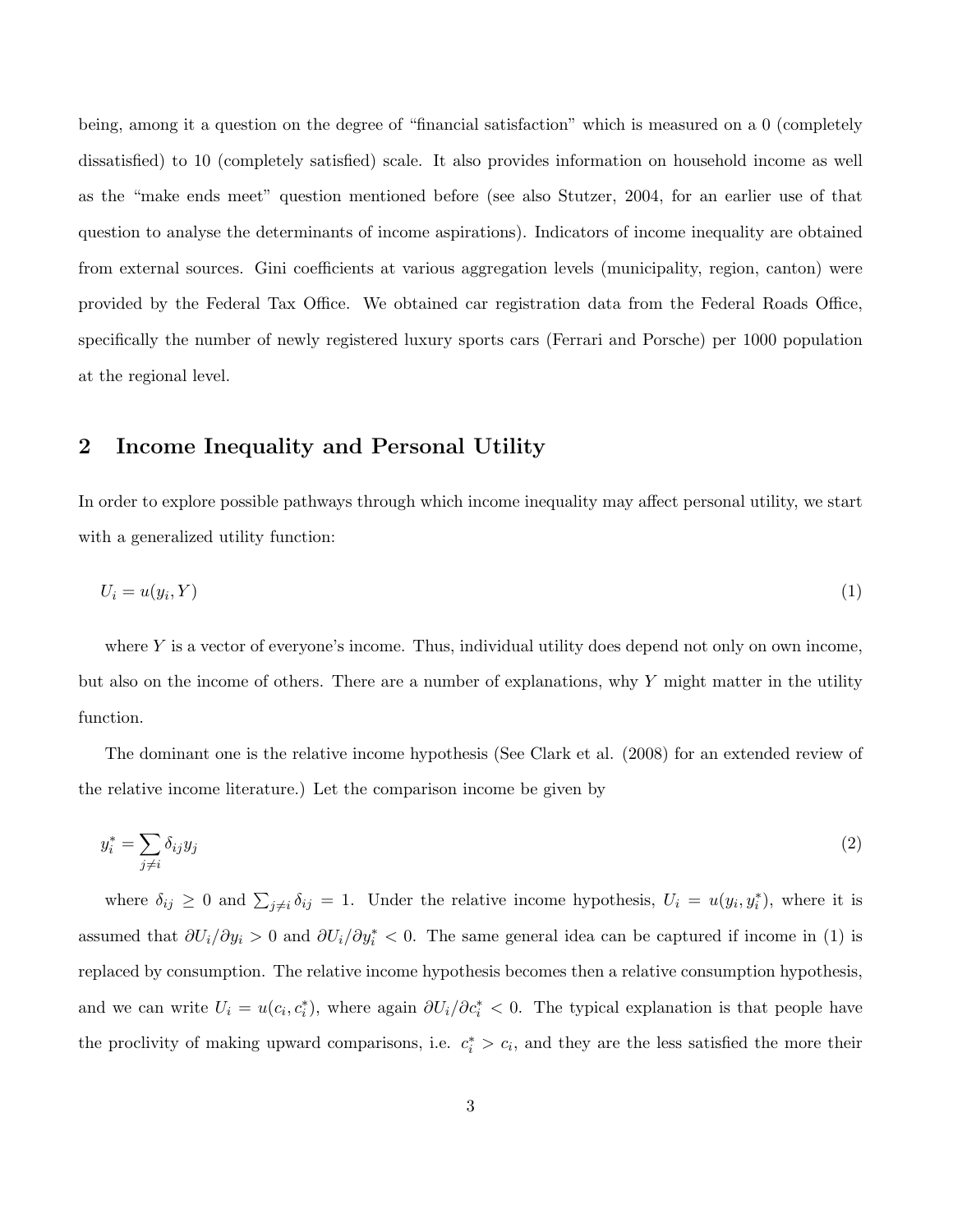consumption or income falls short of their expectations and aspirations set by the status of the comparison group (Easterlin, 1974, Frank, 2007). It is in this sense that an increased variance of Y or C in the population can have a negative effect on utility (as it becomes harder to "keep up with the Joneses", given that they were ahead and are now even more ahead, in absolute terms).

A variant of the relative income hypothesis replaces comparison income  $y_i^*$  by income rank such that  $U_i = u(y_i, rank(y_i))$ . In an extreme version of status dependent preferences,  $\partial U_i/\partial y_i = 0$  and only rank matters. The link to inequality is indirect though. For instance, one can argue that an increase in inequality reinforces the salience of status comparisons, making those of lower ranks worse off. What both approaches do show is that an increase in everyone's income does not need to increase aggregate well being (Easterlin, 1974).

A second reason why incomes of others may matter for own utility results from direct utility interdependence, or caring preferences. This argument has been explored by Tomes (1986). Assume that people derive positive utility from the utility of others whom they care for, or negative utility from the utility of others whom they envy. Since utilities of others depend on those people's incomes, these interdependence effects can be captured by the same utility function (1). An interesting special case arises if the utility function is additively separable:

$$
U_i = u(y_i) + \sum_{j \neq i} \gamma_{ij} U(y_j)
$$

where  $\gamma$  is Edgeworth's coefficient of effective sympathy. For example, if  $\gamma_{ij} = \gamma$ , a Taylor series expansion around mean income gives

$$
U_i = u(y_i) + \gamma (n-1)U(\bar{y}) + U''(\bar{y}) \sum_j \sum_k \gamma (y_j - \bar{y})(y_k - \bar{y}) + \text{higher order terms.}
$$
\n(3)

With concave utility functions  $U_j$ , increased mean income has a positive, and increased income inequality a negative effect on utility for sympathetic individuals (assuming  $\gamma > 0$ , Tomes, 1986).

A third potential explanation for the inclusion of others' income in the utility function is that Y proxies for other amenities or disamenities that enter  $U_i$  but are not directly controlled for. Examples are the quality of public services, including schools, price level, crime and anti-social behavior, and the kinds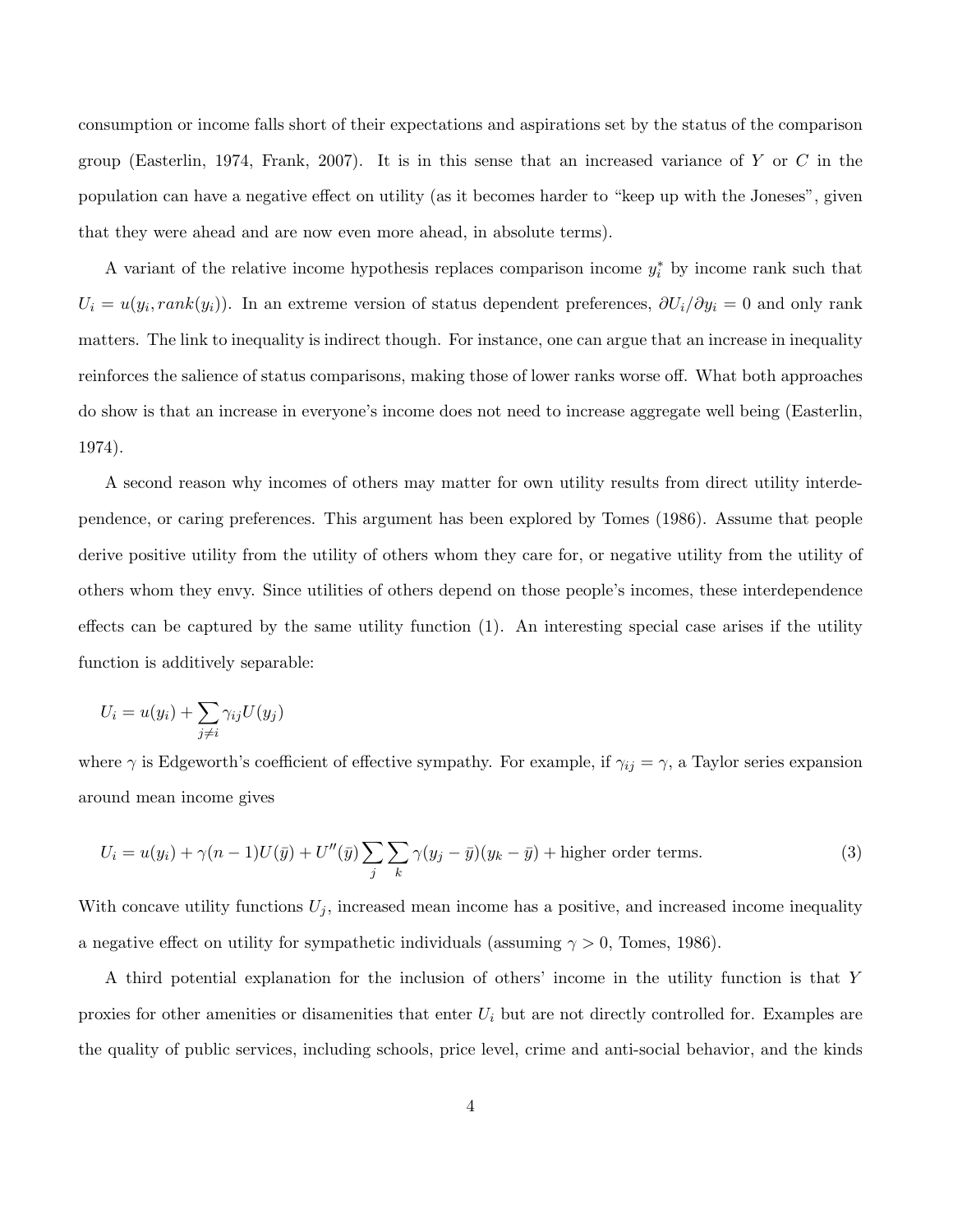of goods and services provided privately. For example, if higher inequality increases crime, reduces local community social capital and lowers the quality of public services, it will tend to reduce utility mutatis mutandis.

A fourth channel is related to uncertainty. In the standard model, expected utility is a probability weighted average of utility in the different states of the world. With concave utility function  $U_i = u(y_i)$ , this is a decreasing function of income dispersion. Once income is known, the uncertainty is resolved and the expectation becomes irrelevant. However, in a dynamic view of well being, inequality may matter for today's utility, as it provides useful information for forming expectations regarding next year's income (which is uncertain). As uncertainty increases with income dispersion, higher inequality will reduce current utility. This effect can be moderated by individuals' mobility perspectives, e.g. whether they expect over time to move up in the income distribution or not (Senik, 2005)

Last but not least, people may have sentiments of fairness and justice that makes them inequality-averse pe-se (Fehr and Schmidt, 1999). As Thurow (1977) puts it, there can be an "aesthetic taste for equality or inequality similar in nature to a taste for paintings" (p. 327). One conjecture is that inequality-aversion is more likely to arise if people perceive the unequal outcomes to be the result of luck rather than effort. The related concept of deservingness has been recently explored by Oswald and Winkelmann (2008).

### 3 Data

#### 3.1 Swiss Household Panel

The data employed in this study are part of the fourth wave of the Swiss Household Panel collected in 2002. This dataset is comparable in structure and scope to other European panel household surveys, such as the German Socio-Economic Panel or the British Household Panel. In 2002, a total of 5'700 individuals living in 3'582 distinct households were interviewed. For administrative reasons, the merging of regionally disaggregated inequality indicators was only feasible for that particular wave, and we are therefore limited to a cross-sectional analysis. Since inequality indicators are quite persistent, at least over the span of a few years, the advantage of a genuine panel structure would be limited in any case.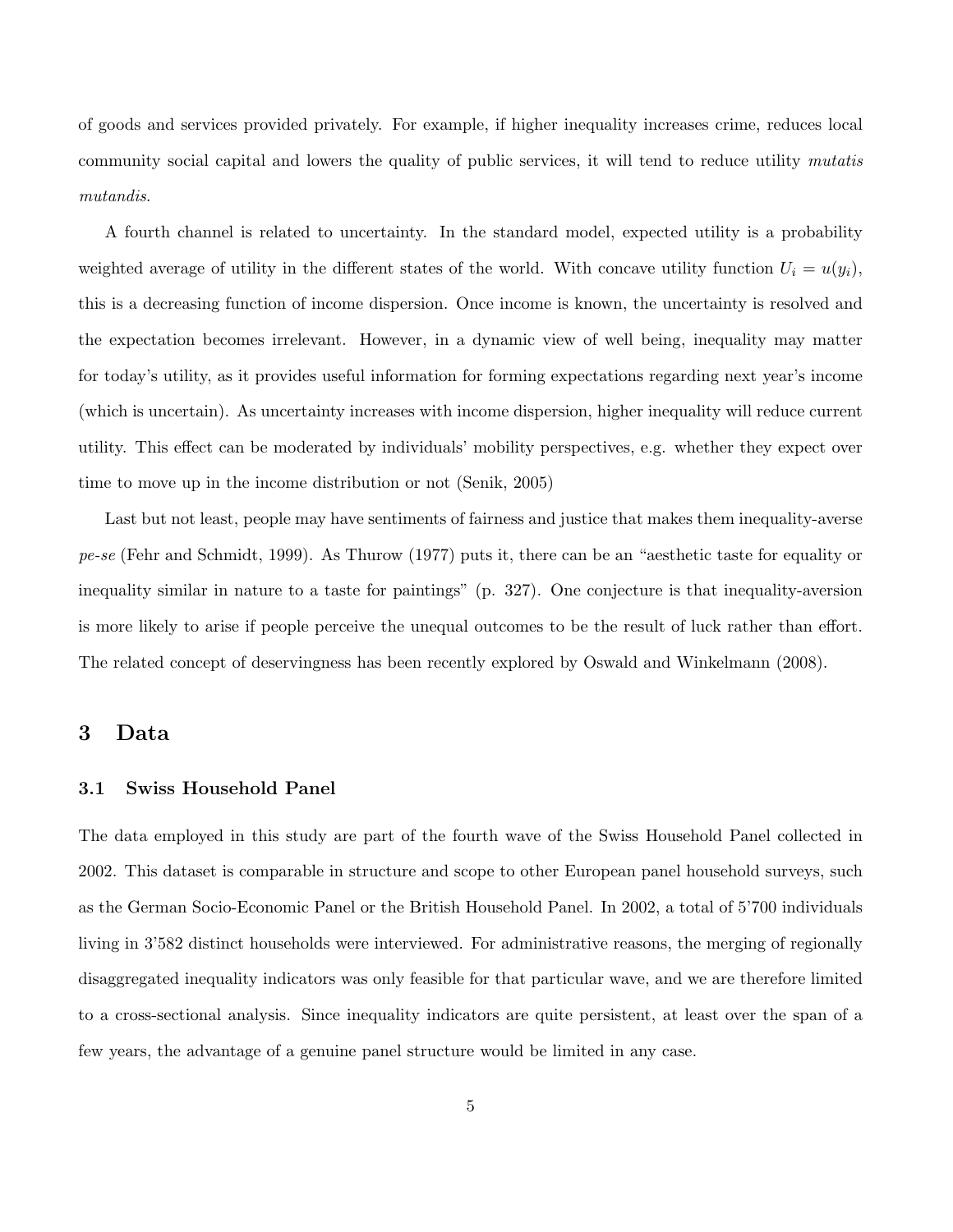Middle class individuals are identified based on information on household income (net of taxes and after transfers). For this purpose, the OECD equivalence scale, which assigns a value of 1 to the first household member, of 0.7 to each additional adult and of 0.5 to each child was employed. All incomes between the 4th and the 9th decile were classified as middle class. After excluding persons younger than 20, and those older than 70, and dropping the poor (bottom 40%) and the rich (top 10%) the final sample has 2'454 observations.

#### 3.2 Geographical units

Switzerland is composed of about 2900 municipalities. According to the population census of 2000, they range in size from 24 inhabitants (Corippo in the Verzasca Vally in Ticino) to 368'875 inhabitants (Zurich). A total of 1053 municipalities are represented among participants of the Swiss Household Panel.

The next larger administrative unit are Bezirke. An alternative regional division of Switzerland is based on so-called spatial mobility (mobilité spatiale, or MS) regions. 106 such regions were defined by the Swiss Federal Statistical Office for the original purpose of analyzing on spatial mobility between comparable micro regions (SFSO, 2005).

Finally, Switzerland is a confederation of 26 cantons whose role and political functions pretty closely resembles that of the States within the U.S.; Again, population sizes vary considerably, from a mere 15'199 in the canton of Appenzell Innerrhoden to 1.3 million in the canton of Zurich.

The main goal of this paper is to find out whether inequality matters for middle class well being at all. A secondary objective is, however, to determine whether there are differences depending on the size of the unit for which inequality is defined. Is it inequality at the municipal level, at the regional level, or rather at the cantonal level that matters? Wilkinson and Pickett (2006) reviewed close to 170 papers on the association between income inequality and health. They found that the strength of evidence for such a link increased with the size of the comparison region. In particular, local neighborhood results were rather mixed, whereas income inequality measured over larger areas (regions, states of even countries) produced more unequivocal results. This finding fits their theory which says that the effect of inequality works by exacerbating social hierarchies within the entire society. Deprived neighborhoods have poor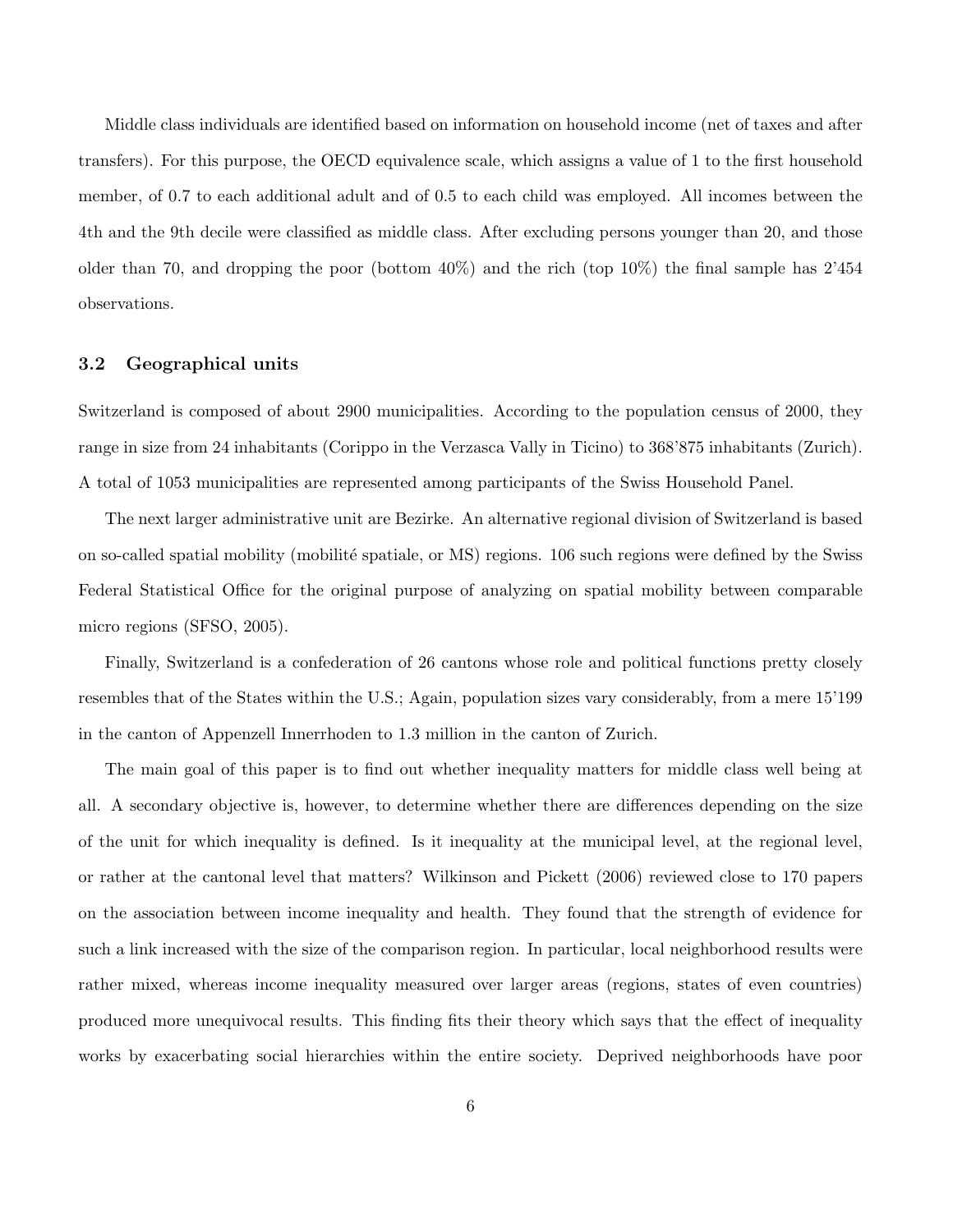health outcomes not because of their within-inequality, but rather because of their low status relative to other neighborhoods. It is, of course, an open question whether this argumentation applies equally for the effect of inequality on well being, rather than health. The "keeping-up-with the Joneses" argument would suggest otherwise.

From a statistical point of view, the trade-off is not clear cut: using smaller areas means having more observations, and thus more potentially useful variation in the data. On the other hand, some of this additional variation may be measurement error, which can lead to attenuation bias.

#### 3.3 Measuring income inequality

The income inequality data stem from the Swiss Federal Tax Administration (Jeitziner and Peters, 2007). The SFTA has published Gini coefficients for all municipalities and Cantons of Switzerland, as well as mean income, median income and number of people living in every municipality, all for the tax year of 2002. Every Swiss resident with income has to file an annual tax return. Taxable income includes income from all sources (mainly labor earnings, interest and rental income) but excludes social security contributions (retirement and unemployment insurance). The income of jointly declaring couples is divided evenly.

The resulting Gini coefficient measures personal income inequality *before* taxes. This is not ideal, since utility is usually derived from disposable income, and many of the channels discussed in the previous section (including reference incomes, altruism and uncertainty) are more appropriately thought of in terms of post-tax income. There are exceptions, though. For instance, the potential effect of inequality on well being through public good provisions is directly related to pre-tax inequality. In any event, both Gini coefficients are likely to be highly correlated, and the pre-tax Gini is the only one available.

A further limitation of the data is that Ginis are reported only at the municipal and cantonal levels, but not for the intermediate regions. We therefore had to construct them using population-weighted averages of reported Gini coefficients at the municipal level. While such an aggregation introduces error, we found that, when we did the same for the cantonal level (where the exact Ginis are available), the error was rather small and unsystematic.

Our second measure of inequality focuses on consumption instead of income. The relative income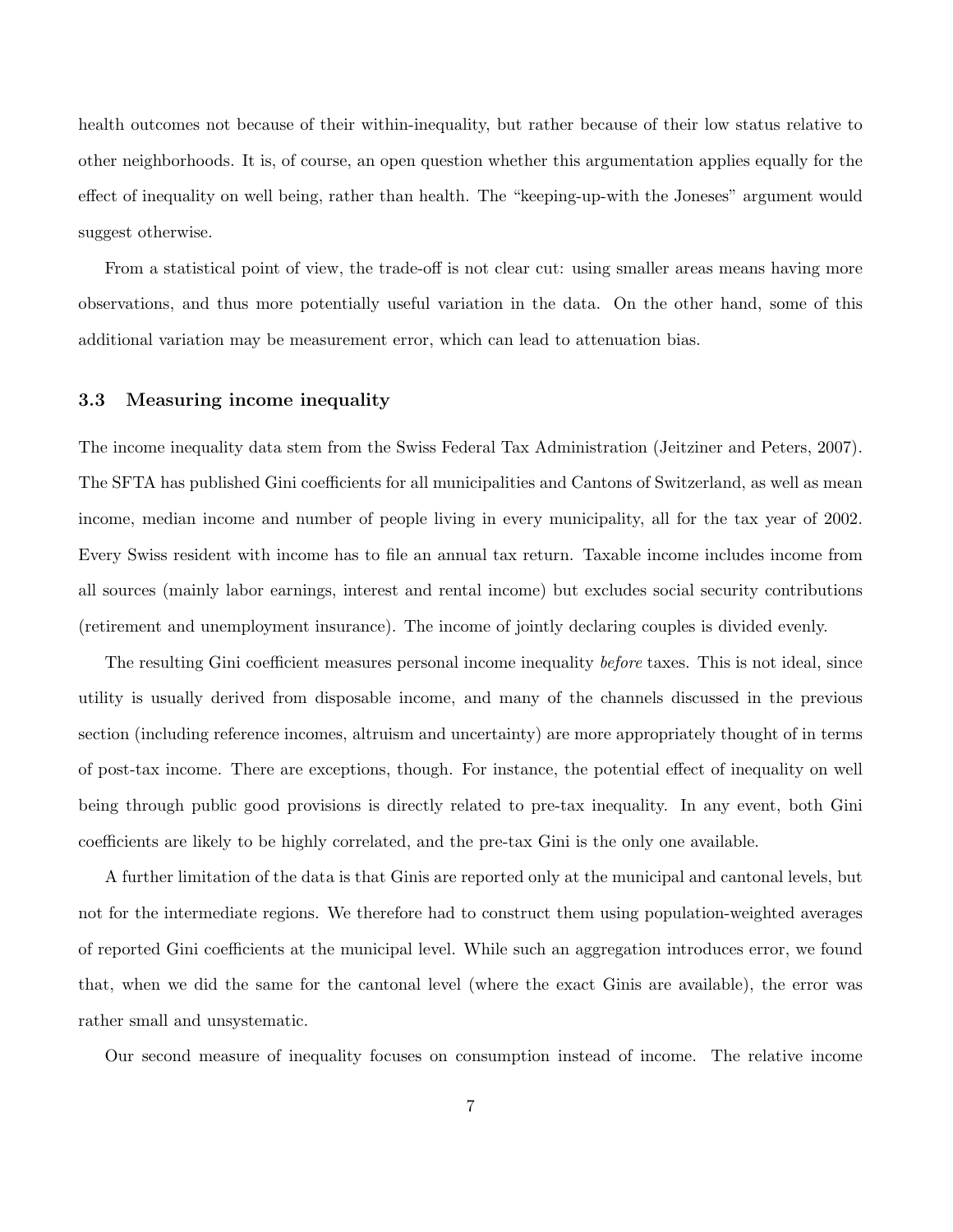mechanisms discussed in the previous section can only work if the reference group income is known to a person. But even if this is not the case, publicly visible consumption will be a strong signal of underlying incomes. Thus, one can study the effect of income inequality alternatively by studying consumption disparities, and in particular the effect of high-end product, or luxury good, consumption. Of course, the signal will only work if the consumption of those goods is publicly visible, luxury sport cars being a good example.

#### − − − − −−see Figure 1 − − − − − − −

We obtained car registration data from the Federal Roads Office for the year 2001. The stock of cars is not kept on file, so we focus on new registrations of luxury sports cars. We selected two brands, Ferrari and Porsche. The one year lag makes sure that these cars were visible "on the street" by the time the survey was taken in 2002.

A total of 1'324 Porsche and Ferrari cars were newly registered in Switzerland during the year 2001. This corresponds to a ratio of about 0.24 per 1000 population. However, there is pronounced regional and local variation. The highest registration rate of 0.64 was observed for the Canton of Zug, whereas Berne had the lowest rate  $(0.09)$ . The relationship between Gini coefficient and registration rates at the cantonal level is shown in Figure 2. The correlation coefficient is  $r = 0.6$ .

− − − − −−see Figure 2 − − − − − − −

## 4 Empirical Modelling and Results

We estimate the effect of inequality on well being by exploiting geographic variation in inequality. Are those who live in a more unequal municipality/region/canton less satisfied than others, and if so, how large is the effect of inequality on well being? We would like to estimate the effect "all else equal", and therefore use linear regression to account for potential confounders. The most important variable to condition on is own income. This follows directly from [\(1\)](#page-3-0) where the inequality effect is defined for a given own income, i.e. ceteris paribus. In our sample of middle class households, own income and inequality cannot be assumed to be orthogonal. Rather, middle class incomes will tend to "benefit" from increased inequality. In addition,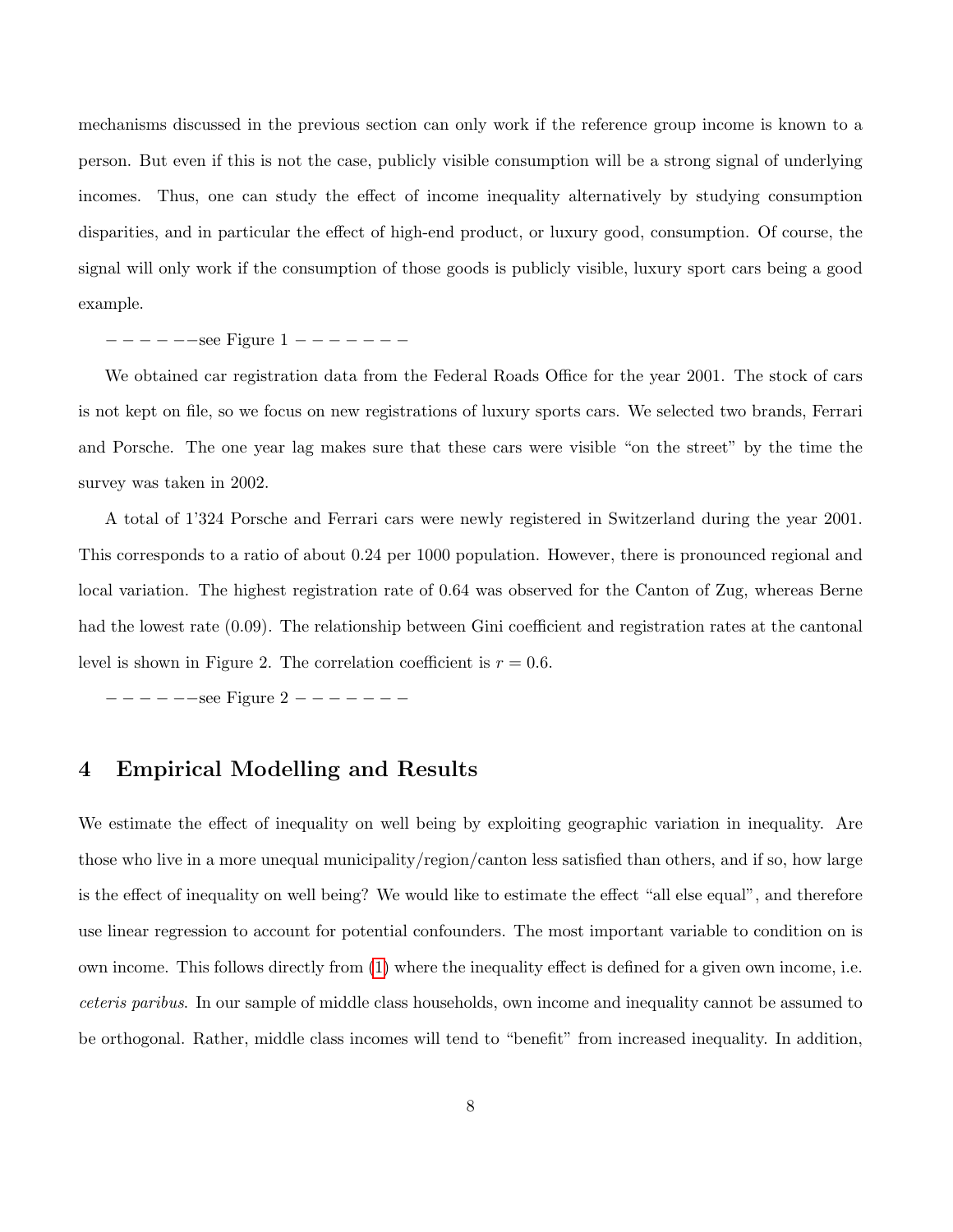the own income effect is interesting in itself, since it provides a natural monetary scale in order to assess the magnitude of the inequality effects, if any, through equivalent compensating variations.

We report regression results with and without a secondary set of controls. These are individual level explanatory variables commonly found in the well being literature. They include log-household size, employment status, gender, a second order polynomial in age, marital status, citizenship and language region.

Some of the previous literature on relative income effects (as exemplified by Luttmer, 2005) has included spatial average incomes as additional regressor. It is unclear whether this strategy is useful in the present context. First, even if we limit our attention to the reference income model, mean income is unlikely to be a valid reference point for middle class people (as most of them will compare themselves with people with incomes above the mean). Second, if we think that institutions (local authorities) confront the equityefficiency trade-off by selecting for example the optimal degree of redistribution, then mean income is endogenous and we should not control for it. Similarly, the inequality aversion argument does not predict that mean income should affect well being. By contrast, the altruism model has such a prediction, as increased mean income should increase well being while increased inequality is predicted to decrease it.

In the data we find a substantial positive correlation of close to 0.5 across cantons. While it is possible in theory to increase the variation of a distribution without shifting the mean (mean preserving spread) this is unlikely to happen in practice, where income floors generate heavily skewed income distributions and increased inequality will primarily result from gains to the upper percentiles. By the same token it will be hard to disentangle the effects of mean and spread of income. From the relative income point of view, increases of both Gini and mean income proxy for upward movements in reference points. In the end, we don't take a hard stance on the issue but rather provide both types of evidence, with and without controls for mean income. We tend to find that results without mean income are more robust.

The absence of panel data precludes the inclusion of regional effects. It is well known that OLS standard errors of aggregate regressors (such a regional inequality) may be severely downward biased if errors are correlated within regions. In order to guard against overly optimistic inferences we therefore report clustered standard errors.

Finally, we should point out that the analysis does not aim at identifying the channel through which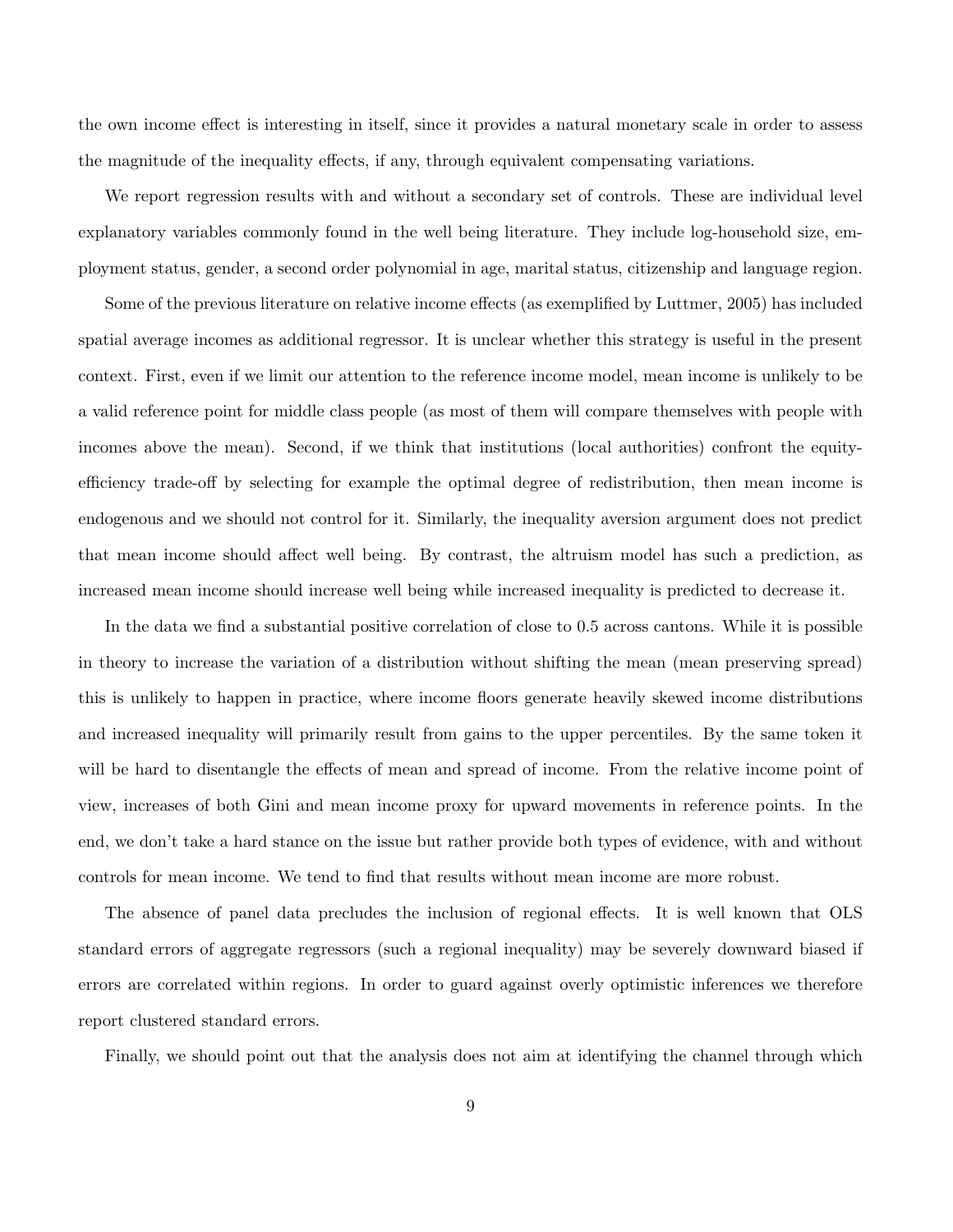inequality impacts on well being. The previous section listed at least five such causal pathways. Rather, the objective of this paper is limited to the estimation of the overall net effect. More detailed analyses would require different data and are thus beyond the present possibilities.

#### 4.1 Income satisfaction

Table 1 shows the estimated regression coefficients and clustering-adjusted standard errors for the two key variables, logarithm of own income and Gini coefficient in geographic unit and in addition, if included, the effect of logarithmic mean income. The dependent variable is an individual's income satisfaction. Estimates are based on 2402 observations from the Swiss Household Panel. From left to right, there are two columns each for results at the municipal, regional and cantonal level, respectively.

For example, from the first column we find a Gini estimate of -2.49 (in the top panel without secondary regression controls) which reduces to -1.97 (in the bottom panel including those socio-demographic characteristics). Both estimates of the municipal level inequality effects are statistically significant. Including logarithmic mean income changes the municipal estimates to -2.06 and -1.31, respectively. A similar pattern arises for the regional estimates: again the Gini effect exceeds -2 in magnitude except for the model including log mean income and secondary controls, where it drops to -1.42. The results confirm our conjecture that it is difficult to separate the effects of mean income (which is also negative) and inequality. When one factor increases in magnitude, the other becomes smaller, and vice versa. In the following, we therefore concentrate on the models that exclude the log of mean income.

Regardless of specification, the own income effect is large and stable between 1.1 and 1.2, meaning that an increase in income by 10 percent is predicted to move mean satisfaction by 0.11 to 0.12. Taking a Gini estimate of -2 as the lower limit of the estimated effect, we thus come to the following quantitative assessment of the effect of inequality on well being: a rise in the Gini of 18 percentage points, equivalent to a rise from the Canton with the lowest level of inequality in the sample (Uri) to the Canton with the highest level of inequality (Schwyz), leads to a fall in mean income satisfaction by at least 0.36 points. This effect corresponds to a 5% reduction in mean satisfaction, and it is about the same as that of a 30 percent reduction in personal income.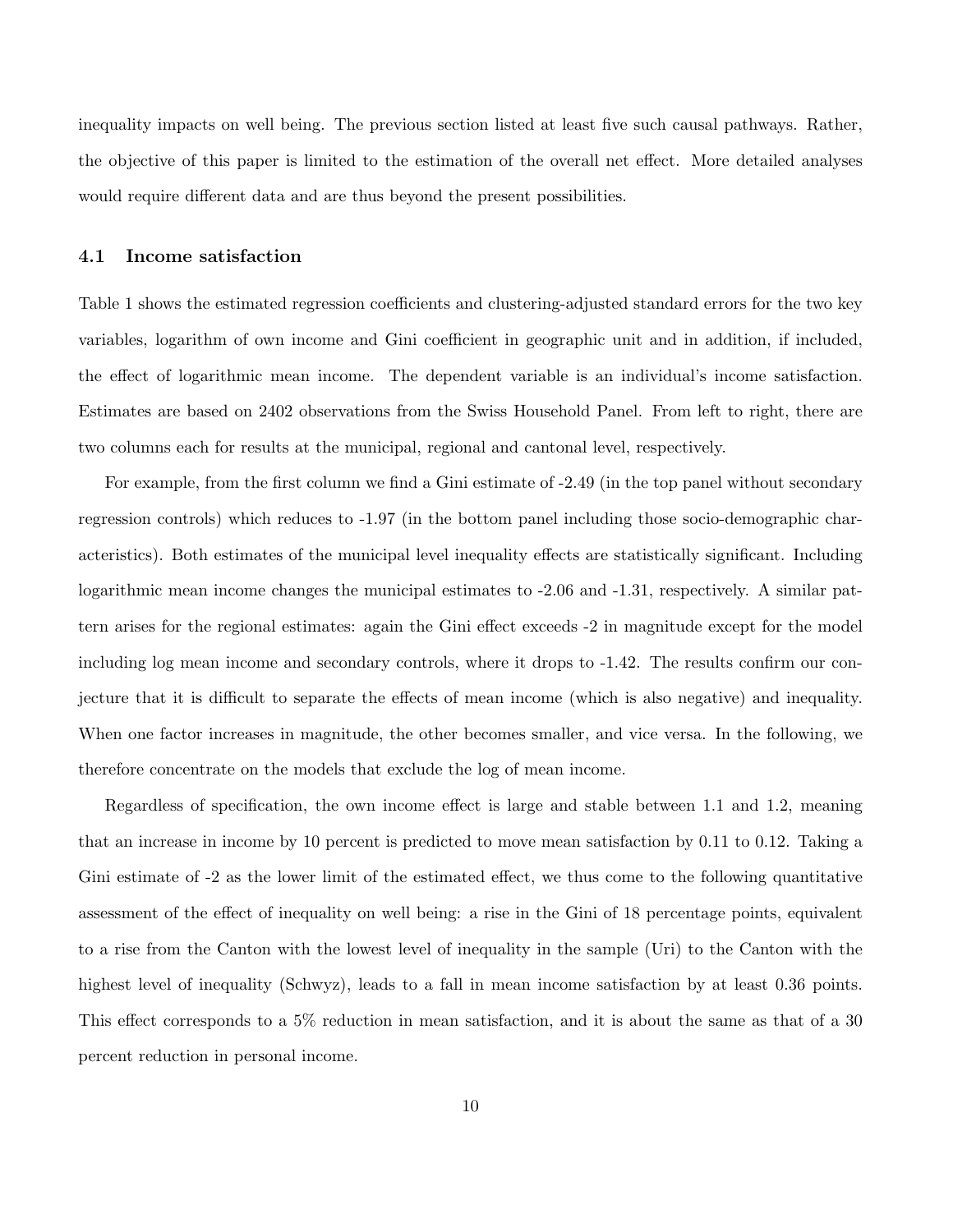In Table 2, the Gini coefficient is replaced by the number of luxury cars per 1000 inhabitants that were newly registered in 2001 in the appropriately defined geographic region. All other specification details are left unchanged. The key findings are as follows: the luxury car effect is negative throughout, and always statistically significant; adding secondary controls does not make much of a difference to the magnitude of the estimated luxury car effect; the log mean income effect is again in a trade off relationship with the luxury car effect. However, the effect is insignificant in all but one regression, justifying our preference with a sole inequality indicator.

The size of the coefficient at the municipal level is about -0.4. This estimate indicates that one additional luxury car registration per 1000 inhabitants lowers predicted financial satisfaction on average by 0.4, or, at the mean income satisfaction of 7.3, by 5.5 percent. The estimate increases in magnitude when the size of geographic unit is expanded. It doubles to 0.8 for the regional estimates, and further increases to between -1 and -1.2 for the canton level estimates. The corresponding effect magnitudes are accordingly larger. For example, a rise in the cantonal registration rate from the Canton with the lowest rate in the sample (Berne) to the Canton with the highest rate (Zug) predicts a fall in mean income satisfaction by at least  $-1 \times 0.54 = -0.54$ , or 7.4 percent of mean satisfaction.

A possible explanation for the observation that the effect size increases with region size is that measurement error is reduced when aggregation is over larger units. Our measure of new car registrations can be interpreted as a proxy for the steady state stock of such cars. In small units (at the municipal level) there are a considerable number of zeros (in 74% of all municipalities, there were no luxury car registered in 2001) which clearly is a bad indicator of the stock. Second, luxury cars are very mobile by their very nature, so that it is plausible that the effect of a higher number of such cars is felt at the cantonal level as well.

To summarize, the two alternative ways of measuring income inequality – either by Gini or by luxury car prevalence – lead to largely similar evidence, namely that the income satisfaction of Swiss middle class individuals is indeed negatively affected by inequality. The model predicts that moving from the most unequal canton to the least unequal canton in Switzerland entails a more than 5 percent gain in mean satisfaction.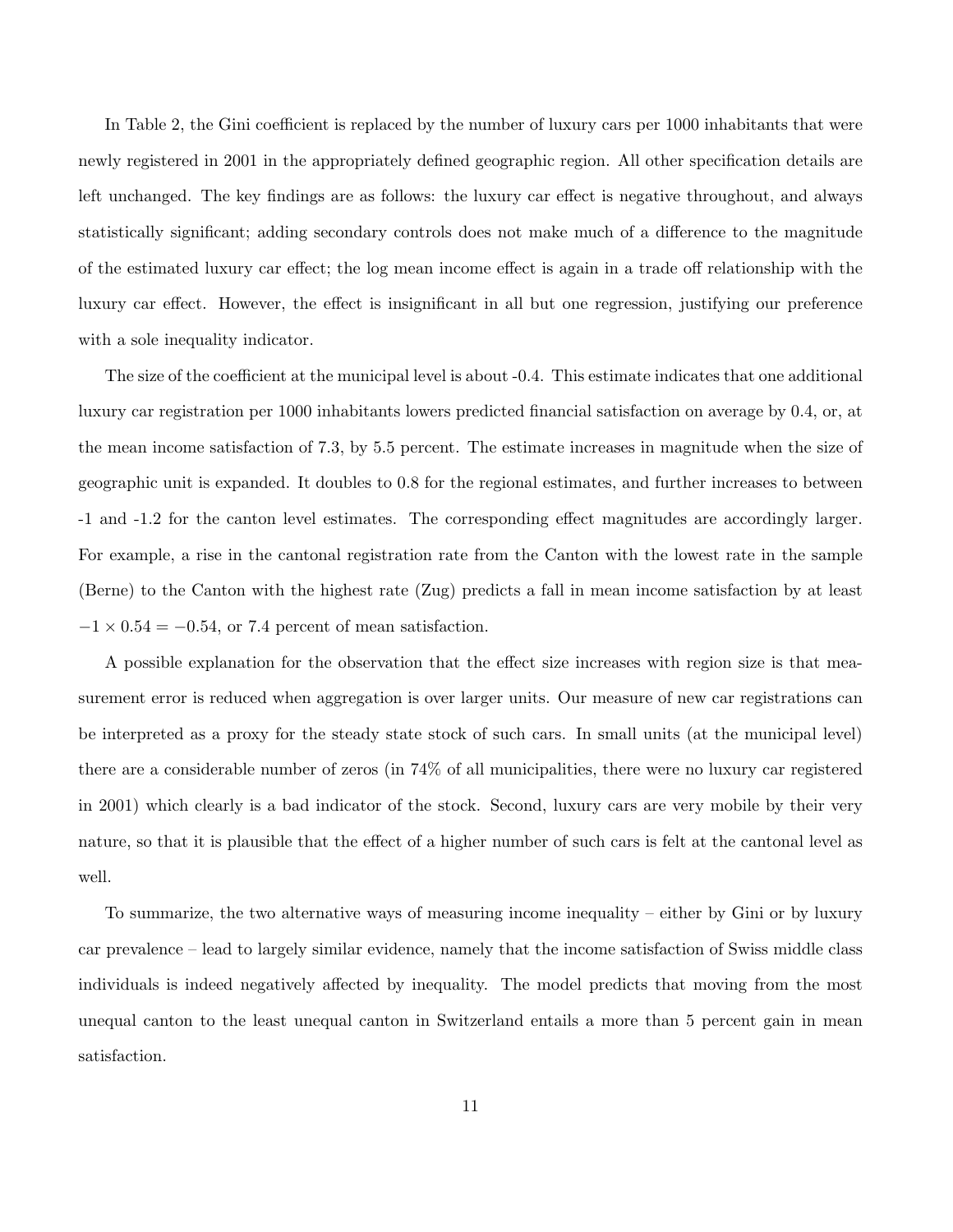#### 4.2 Making ends meet

If the middle class feels "squeezed" by increased inequality as they want to keep up with the Joneses, in this case persons ahead of them whose incomes have gone up even more (such as the Trumps, Buffetts and Gateses), this should be revealed in a positive relationship between inequality and the perceived "minimum" monthly income needed to make ends meet". Table 3 tests this proposition.

The dependent variable is the response to a make-ends-meet question in the 2002 wave of the Swiss Household Panel. This question is answered only by the household head, reducing the number of observations to 1472. The average response was 5157 Swiss Francs, or 2370 Franks per capita.

The organisation of results is similar to that of the previous section. A total of twelve separate regressions were performed, with and without secondary controls, for the three geographic units, and for the two inequality indicators, Gini coefficient and number of luxury cars per 1000 population. The first two rows of the top and bottom panels of Table 3 show the estimated coefficients of household size and own income (both entered on a logarithmic scale). These are largely unaffected by the specification. The estimated elasticity of the required income with respect to household size is about 0.4; the own income elasticity is slightly higher, about 0.45. For each percent increase in own income, the subjective amount required to make ends meet goes up by 0.45 percent, clear evidence of income adaptation and shifting income norms. This estimate is almost identical to the 0.43 elasticity reported by Stutzer (2004) for Switzerland based on a different dataset and a different year (data collected between 1992 and 1994).

As to the inequality indicators, we find overwhelming and robust evidence that middle class household heads adjust their response to the make-ends-meet question upward as inequality goes up. Statistically significant effects are found at all three geographic reference levels, although the estimated magnitude is somewhat smaller at the municipal level compared to the region or canton.

Take the regional effects as an example. The point estimates of the Gini coefficient are 0.65 and 0.48, depending on whether secondary explanatory variables are included or not. Therefore, a Gini move from 0.3 to 0.5 is predicted to increase the required income amount by at least 10 percent. Similary, considering the number of luxury cars instead, the regional coefficients are 0.17 and 0.13, respectively. Adding half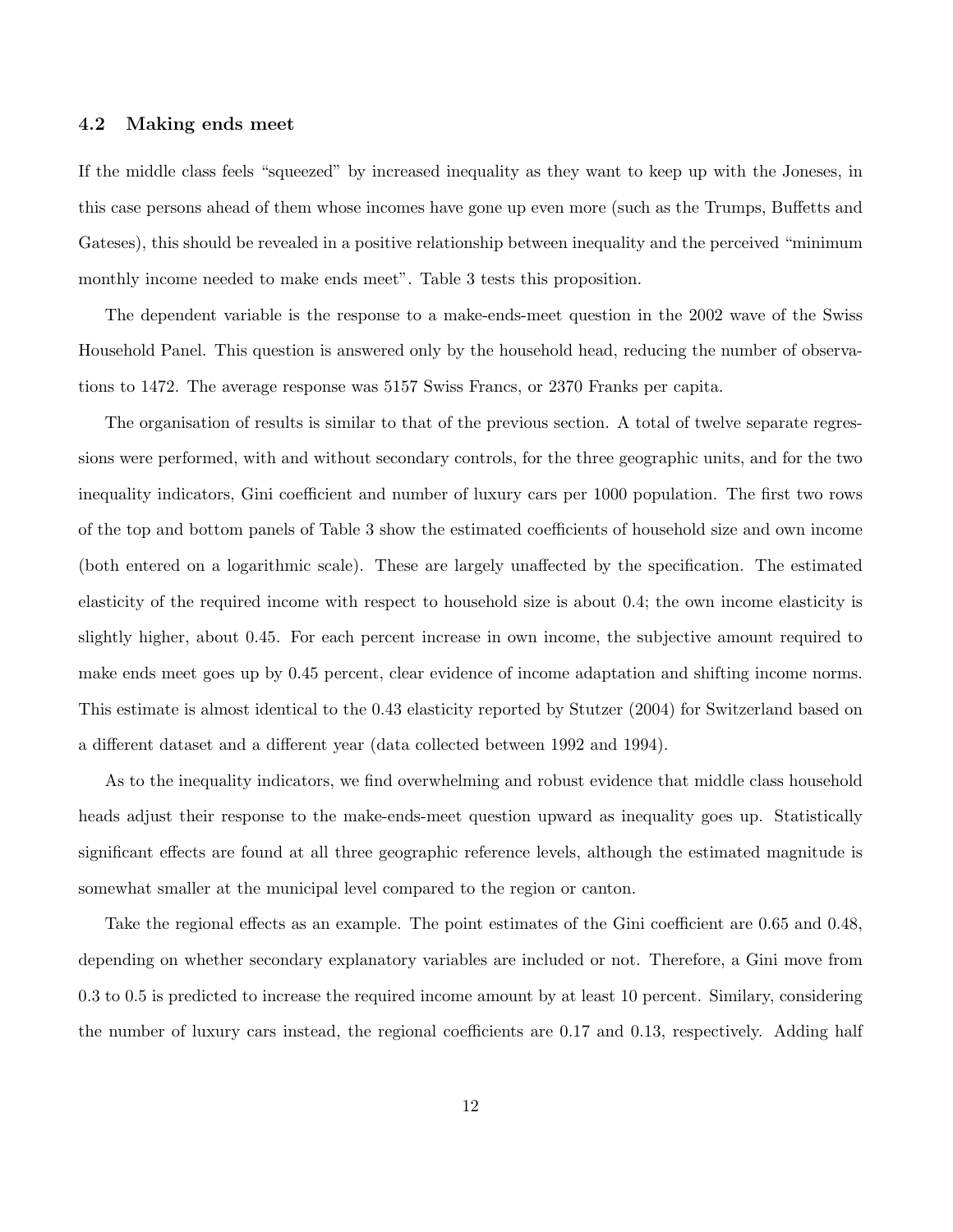a luxury car per 1000 population is thus predicted to increase the required income by at least 7 percent. These effects are both statistically significand and economically substantial.

# 5 Conclusions

What are the social costs of inequality? While common sense suggests that increasing economic inequality unequivocally harms the poor, it may or may not benefit the middle class and those who are even better off. Theoretical arguments can be put forward on either side, and the answer thus ultimately must be an empirical one.

We provided in this paper such empirical evidence, using Swiss data on individual well being and inequality and regression analysis. Two inequality indicators were used, one standard (the Gini coefficient of the pre-tax income distribution) and one novel (the number of luxury car registrations per 1000 population). Results are strongly suggesting that the middle class is indeed adversely affected by inequality. On one hand, increased inequality lowers income satisfaction of middle class individuals, ceteris paribus, for given own income. On the other hand, inequality increases the income amount that household heads deem necessary to make ends meet. Both effects are statistically significant and economically substantial.

Our findings may be useful for reassessing the optimal choice along the equity/efficiency trade-off. They also contribute an explanation why aggregate well being in growing but increasingly unequal societies has been stagnating.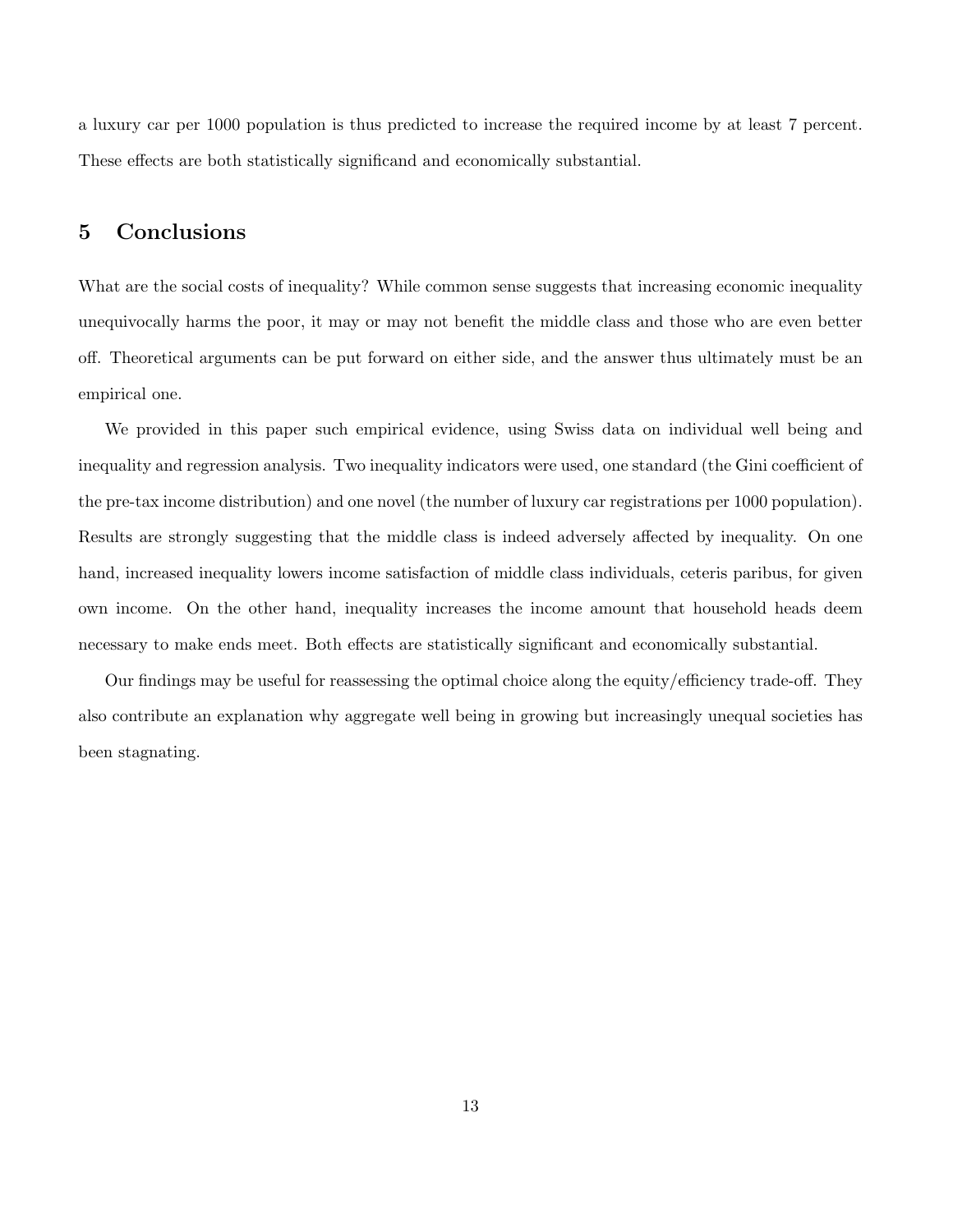# 6 References

- Alesina, A., R. Di Tella and R. MacCulloch (2004) Inequality and happiness: are Europeans and Americans different? Journal of Public Economics 88, 2009-2042.
- Budowski, M., R. Tillmann, E. Zimmermann, B. Wernli, A. Scherpenzeel, and A. Gabadinho (2001) The Swiss Household Panel 1999-2003: Data for research on micro-social change, ZUMA-Nachrichten, 50, 100-125.
- Clark, A.E., P. Frijters and M.H. Shields (2008a) Relative Income, Happiness and Utility: An Explanation for the Easterlin Paradox and Other Puzzles, Journal of Economic Literature 46, 95-144.
- Easterlin, R.A. (1974) Does Economic Growth Improve the Human Lot? Some Empirical Evidence. In Nations and Households in Economic Growth: Essays in Honor of Moses Abramovitz, ed. R. David and M. Reder. New York: Academic Press, 89125.
- Fehr, E., and K.M. Schmidt (1999) A theory of fairness, competition, and cooperation, Quarterly Journal of Economics, 3, 817-868.
- Frank, R.H. (2007) Falling Behind? How Rising Inequality Harms the Middle-Class, University of California Press.
- Jeitziner, B. and R. Peters (2007) Regionale Einkommens- und Vermögensverteilung in der Schweiz: Was sagen die Steuerdaten? Die Volkswirtschaft, issue 12.
- Kuhn, P., P. Kooreman, A.R. Soetevent and A. Kapteyn (2008) The Own and Social Effects of an Unexpected Income Shock Evidence from the Dutch Postcode Lottery, Rand Working Paper WR-574
- Luttmer, E.F.P. (2005) Neighbors as negatives: relative earnings and well being, *Quarterly Journal of* Economics, 120, 963-1002.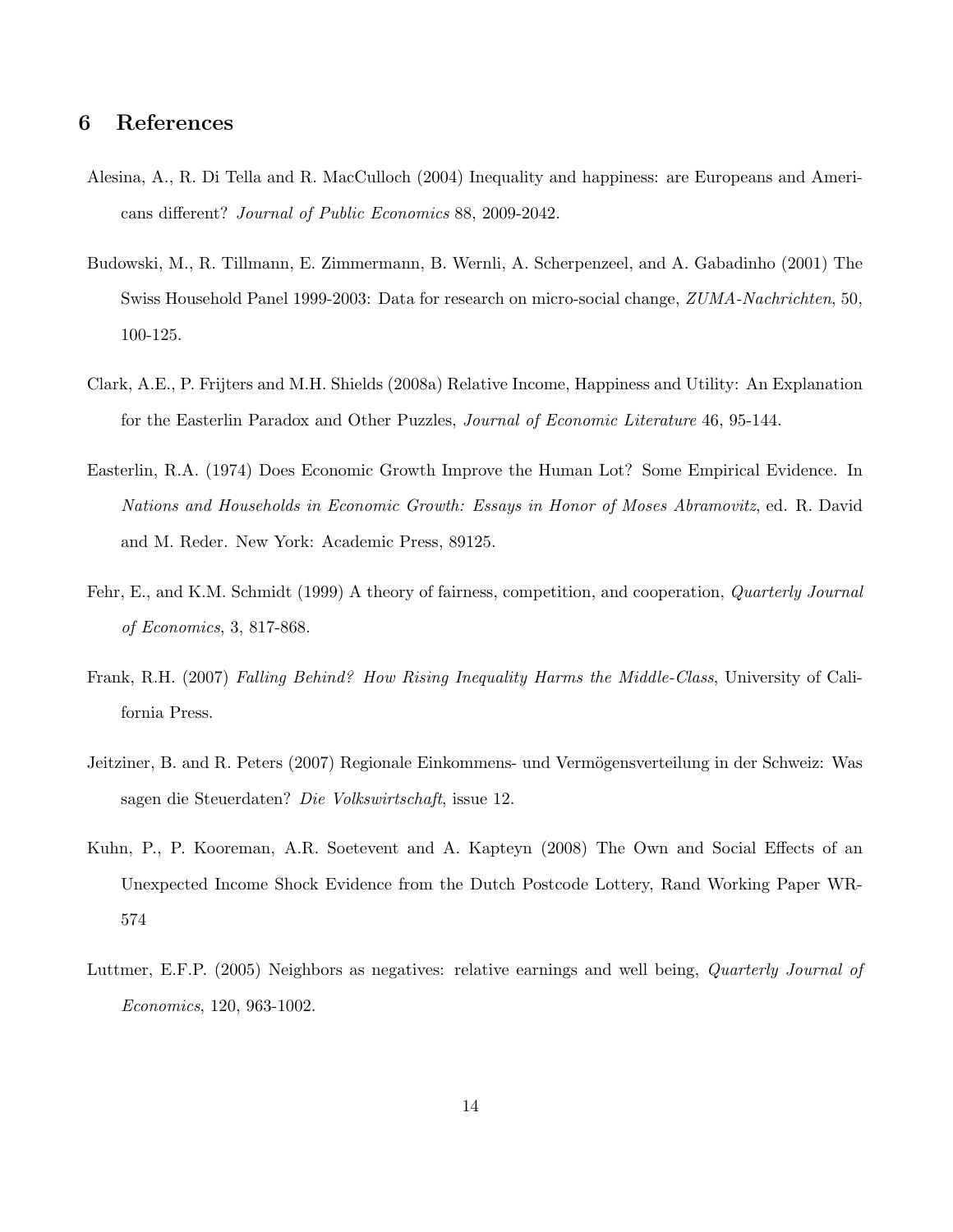- Neumark, D. and A. Postelwaite (1998) Relative income concerns and the rise in married women's employment, Journal of Public Economics 70, 157193.
- Oswald, A. and R. Winkelmann (2008) Delay and Deservingness after Winning the Lottery, University of Zurich, Socioeconomic Institute Working Paper No 0815.
- Rousseau, J.G. (2008) Happiness and Income Inequality, mimeo., University of Michigan.
- Schwarze, J. and M. Härpfer (2007) Are People Inequality Averse, and do they prefer redistribution by the state? Journal of Socio-Economics 36, 233-249.
- Senik, C. (2005) Income distribution and well- $=$  being: what can we learn from subjective data? *Journal* of Economic Literature 19, 43-63.
- SFSO (2005)Eidgenössische Volkszählung 2000: Die Raumgliederung der Schweiz, Neuenburg: Swiss Federal Statistical Office.
- Stevenson, B. and J. Wolfers (2008) Happiness Inequality in the United States, Journal of Legal Studies, 37, S33-S79.
- Stutzer, A. (2004) The Role of Income Aspirations in Individual Happiness, Journal of Economic Behavior and Organization 54, 89-109.
- Thurow, L.C. (1971) The income distribution as a pure public good, *Quarterly Journal of Economics* 85, 327-336.
- Tomes, N. (1986) Income distribution, happiness and satisfaction: A direct test of the interdependent preferences model, Journal of Economic Psychology 7, 425-446.
- Wilkinson, R.G. and K.E. Pickett (2006) Income inequality and population health: a review and explanation of the evidence, Social Science & Medicine 62, 1768-1784.
- Wilkinson, R.G. and K.E. Pickett (2009) The spirit level: why more equal societies almost always do better, London: Allen Lane.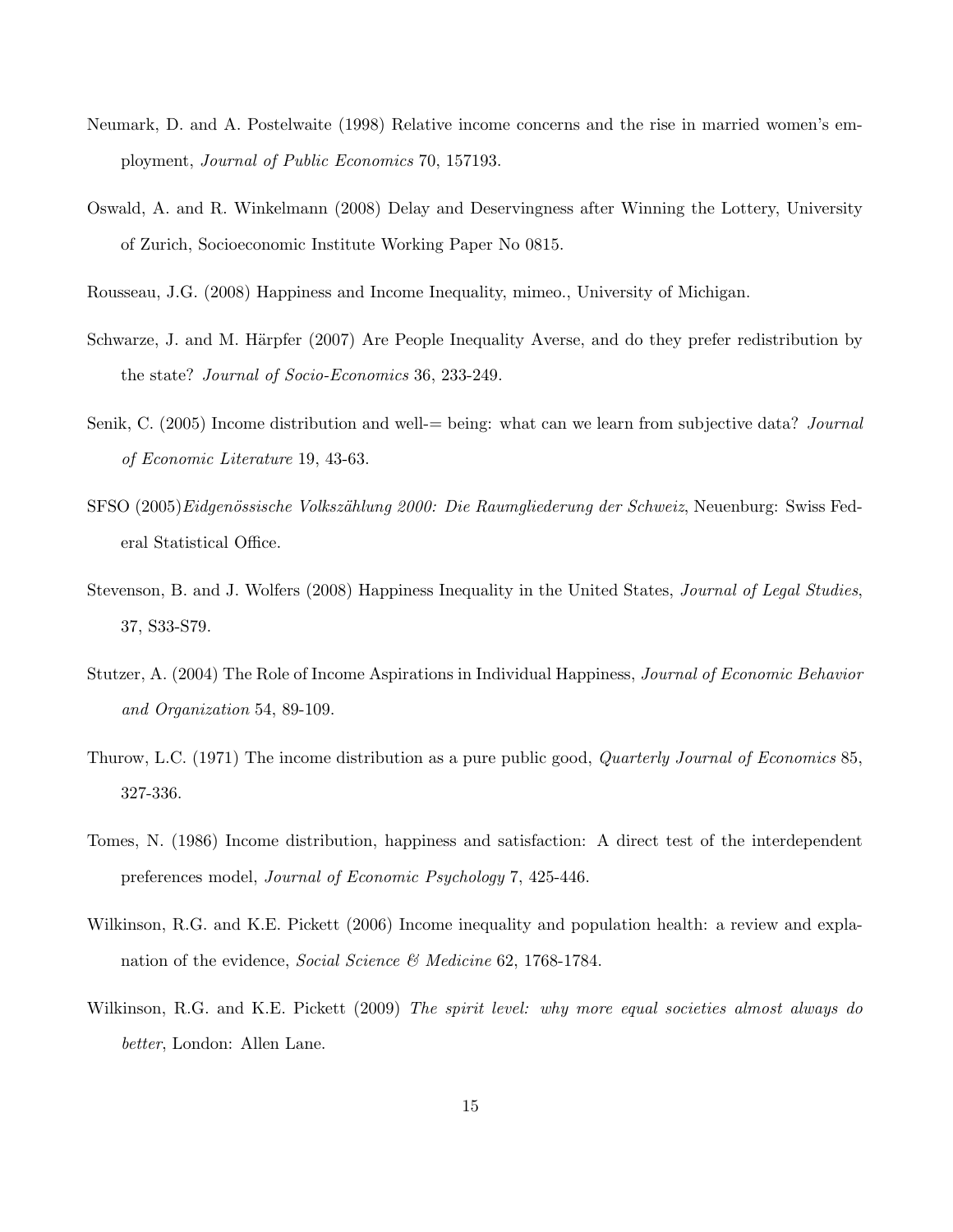| Gini and mean income at level of |              |         |         |         |         |         |  |  |
|----------------------------------|--------------|---------|---------|---------|---------|---------|--|--|
|                                  | Municipality |         | Region  |         | Canton  |         |  |  |
|                                  |              |         |         |         |         |         |  |  |
| <i>without controls</i>          |              |         |         |         |         |         |  |  |
| Log own income                   | 1.09         | 1.10    | 1.07    | 1.09    | 1.06    | 1.08    |  |  |
|                                  | (0.18)       | (0.18)  | (0.19)  | (0.19)  | (0.20)  | (0.21)  |  |  |
| Gini coefficient                 | $-2.49$      | $-2.06$ | $-2.78$ | $-2.01$ | $-2.29$ | $-1.49$ |  |  |
|                                  | (0.74)       | (0.90)  | (0.85)  | (0.95)  | (1.18)  | (1.14)  |  |  |
| Log average income               |              | $-0.28$ |         | $-0.48$ |         | $-0.78$ |  |  |
|                                  |              | (0.27)  |         | (0.30)  |         | (0.29)  |  |  |
| with controls <sup>1</sup>       |              |         |         |         |         |         |  |  |
| Log own income                   | 1.20         | 1.23    | 1.19    | 1.22    | 1.18    | 1.21    |  |  |
|                                  | (0.18)       | (0.18)  | (0.18)  | (0.18)  | (0.18)  | (0.19)  |  |  |
| Gini coefficient                 | $-1.97$      | $-1.31$ | $-2.14$ | $-0.99$ | $-1.42$ | $-0.37$ |  |  |
|                                  | (0.69)       | (0.84)  | (0.61)  | (0.85)  | (1.01)  | (0.85)  |  |  |
| Log average income               |              | $-0.42$ |         | $-0.69$ |         | $-0.94$ |  |  |
|                                  |              | (0.26)  |         | (0.28)  |         | (0.30)  |  |  |

Table 1. Income satisfaction of middle class and inequality (n=2402)

Dependent variable: income satisfaction

<sup>1</sup>Controls include log-household size, employment status, gender, a second order polynomial in age, marital status, citizenship and language region.

Standard errors are clustered at the level of the aggregate regressors.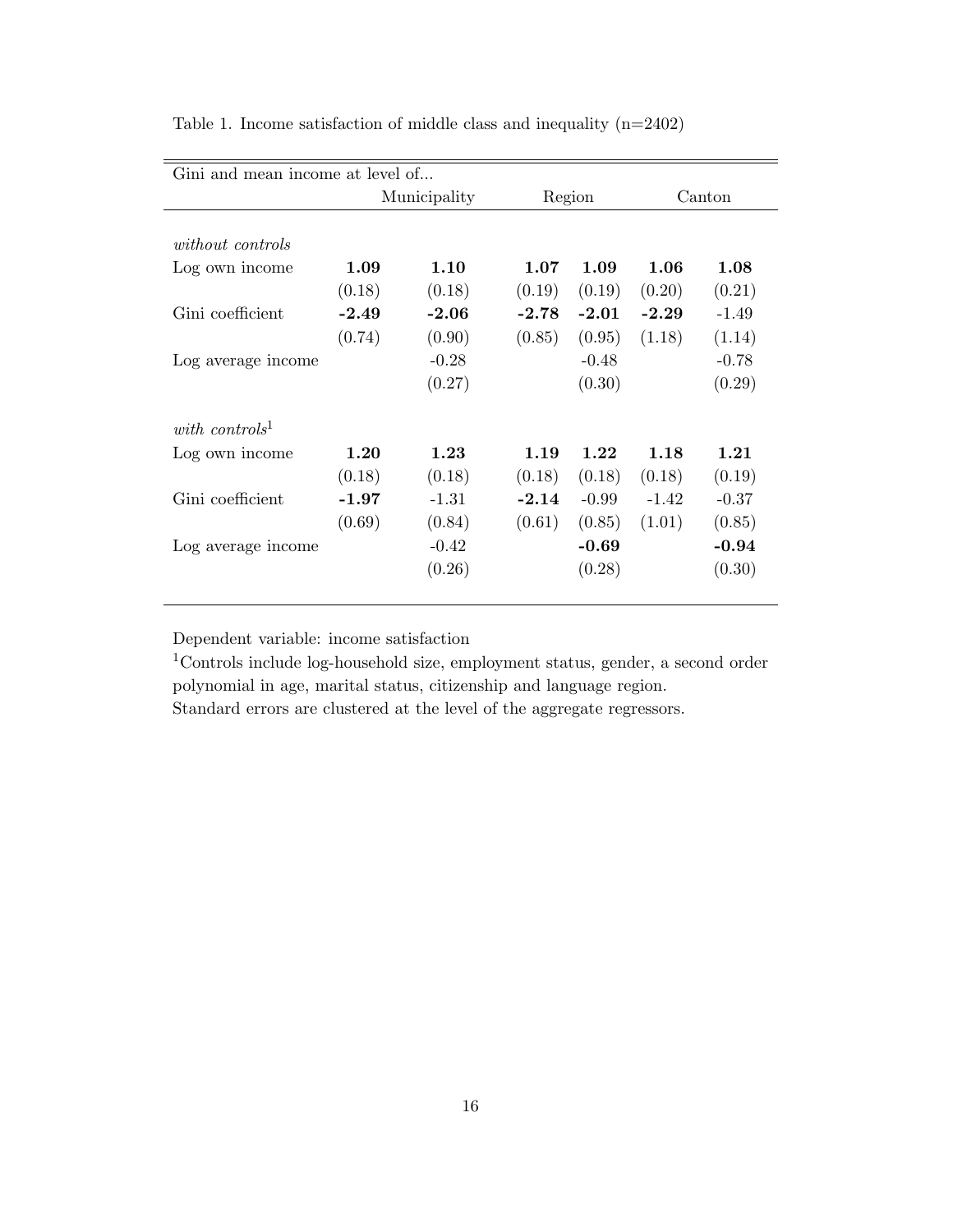| $\#$ of new luxury cars/1000 pop. and mean income at level of |              |         |         |         |         |         |  |
|---------------------------------------------------------------|--------------|---------|---------|---------|---------|---------|--|
|                                                               | Municipality |         | Region  |         | Canton  |         |  |
|                                                               |              |         |         |         |         |         |  |
| <i>without controls</i>                                       |              |         |         |         |         |         |  |
| Log own income                                                | 1.10         | 1.12    | 1.07    | 1.08    | 1.07    | 1.08    |  |
|                                                               | (0.18)       | (0.18)  | (0.19)  | (0.19)  | (0.20)  | (0.21)  |  |
| $\#$ of new luxury cars/1000 pop.                             | $-0.39$      | $-0.32$ | $-0.77$ | $-0.52$ | $-1.16$ | $-0.75$ |  |
|                                                               | (0.13)       | (0.16)  | (0.29)  | (0.43)  | (0.45)  | (0.47)  |  |
| Log average income                                            |              | $-0.30$ |         | $-0.34$ |         | $-0.49$ |  |
|                                                               |              | (0.28)  |         | (0.44)  |         | (0.32)  |  |
| with controls <sup>1</sup>                                    |              |         |         |         |         |         |  |
| Log own income                                                | 1.23         | 1.26    | 1.20    | 1.22    | 1.19    | 1.21    |  |
|                                                               | (0.19)       | (0.18)  | (0.18)  | (0.18)  | (0.18)  | (0.19)  |  |
| $\#$ of new luxury cars/1000 pop.                             | $-0.37$      | $-0.29$ | $-0.78$ | $-0.43$ | $-0.98$ | $-0.32$ |  |
|                                                               | (0.13)       | (0.15)  | (0.24)  | (0.40)  | (0.42)  | (0.46)  |  |
| Log average income                                            |              | $-0.36$ |         | $-0.48$ |         | $-0.79$ |  |
|                                                               |              | (0.26)  |         | (0.39)  |         | (0.36)  |  |

Table 2. Income satisfaction of middle class and conspicuous consumption (n=2355)

Dependent variable: income satisfaction

<sup>1</sup>Controls include log-household size, employment status, gender, a second order polynomial in age, marital status, citizenship and language region.

Standard errors are clustered at the level of the aggregate regressors.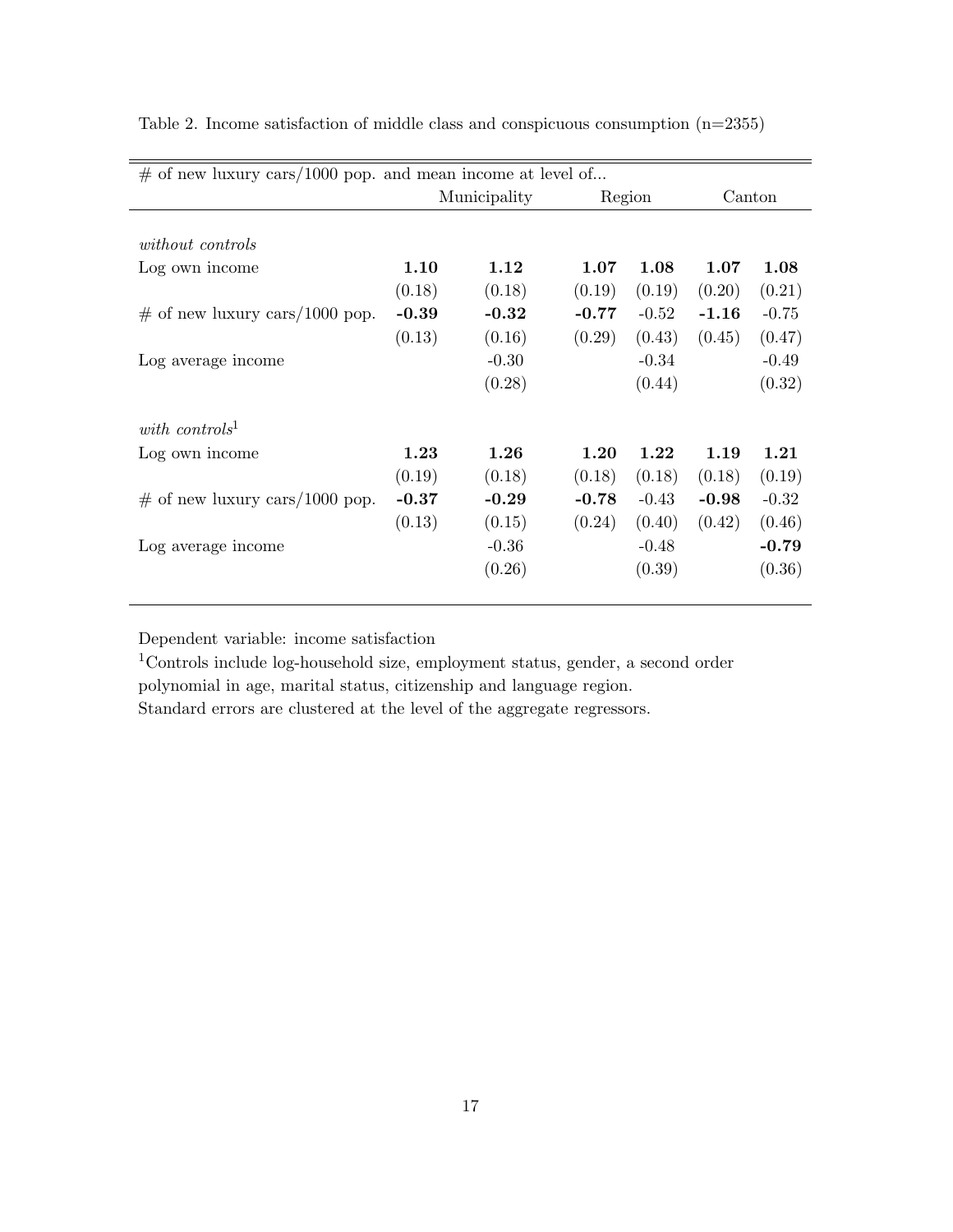|                               | Municipality |        | Region |        | Canton |        |
|-------------------------------|--------------|--------|--------|--------|--------|--------|
| Gini coefficient              |              |        |        |        |        |        |
| Log household size            | 0.39         | 0.36   | 0.40   | 0.37   | 0.40   | 0.36   |
|                               | (0.01)       | (0.02) | (0.01) | (0.02) | (0.02) | (0.02) |
| Log own income                | 0.43         | 0.44   | 0.44   | 0.45   | 0.44   | 0.45   |
|                               | (0.04)       | (0.04) | (0.03) | (0.03) | (0.05) | (0.04) |
| Gini coefficient              | 0.34         | 0.27   | 0.65   | 0.48   | 0.59   | 0.37   |
|                               | (0.13)       | (0.13) | (0.18) | (0.17) | (0.31) | (0.28) |
| Seconday controls             | No           | Yes    | No     | Yes    | No     | Yes    |
| $\#$ of luxury cars/1000 pop. |              |        |        |        |        |        |
| Log household size            | 0.39         | 0.36   | 0.40   | 0.36   | 0.39   | 0.36   |
|                               | (0.01)       | (0.02) | (0.01) | (0.02) | (0.02) | (0.02) |
| Log own income                | 0.44         | 0.45   | 0.44   | 0.45   | 0.44   | 0.45   |
|                               | (0.04)       | (0.04) | (0.03) | (0.03) | (0.05) | (0.04) |
| $\#$ of luxury cars/1000 pop. | 0.06         | 0.06   | 0.17   | 0.13   | 0.20   | 0.14   |
|                               | (0.02)       | (0.02) | (0.05) | (0.05) | (0.12) | (0.11) |
| Secondary controls            | No           | Yes    | No     | Yes    | No     | Yes    |

Table 3. Amount needed to make ends meet  $(n=1472)$ 

Only middle class households.

Dependent variable: logarithm of "amount needed to make ends meet". Standard errors are clustered at the level of the aggregate regressors.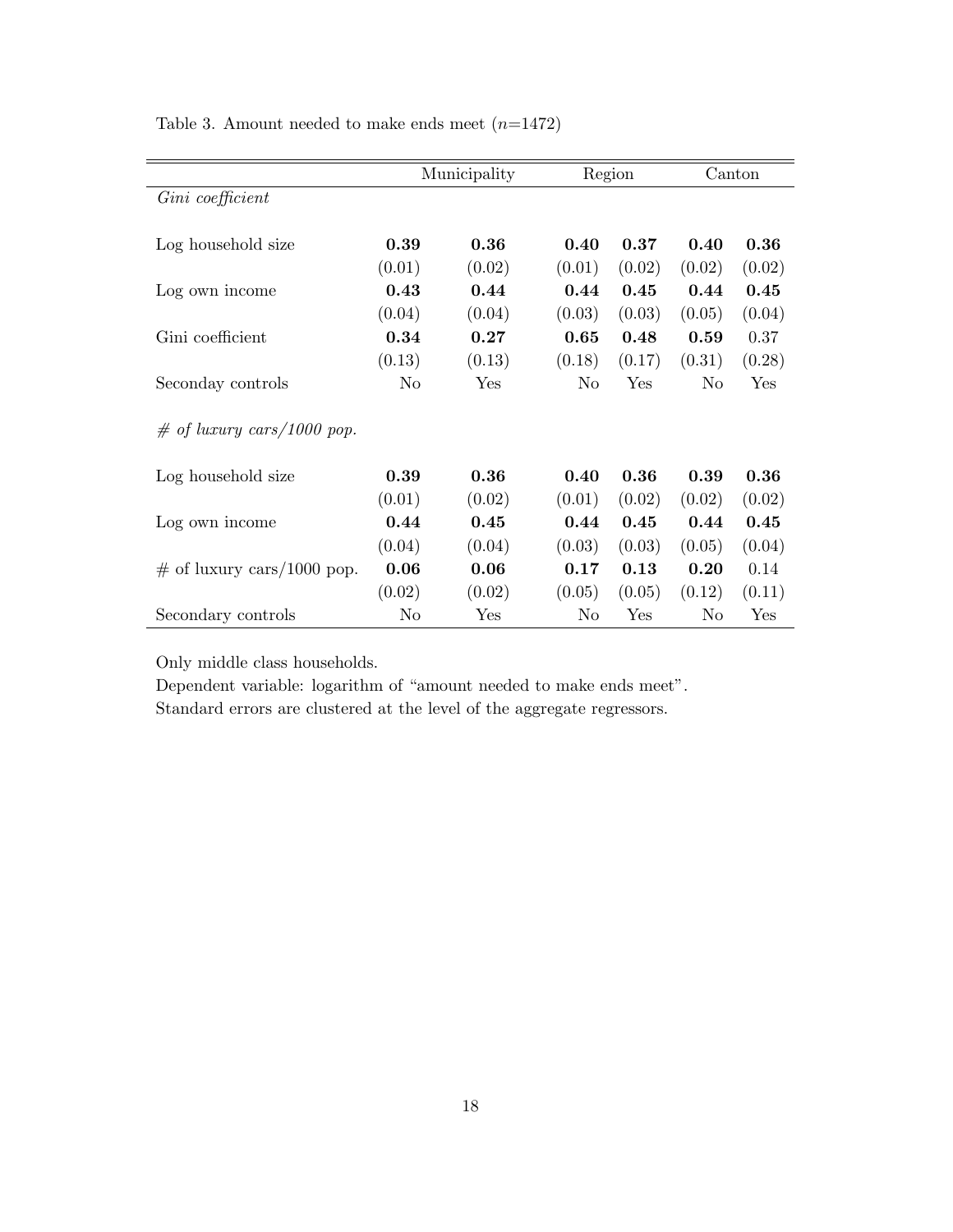

Fig. 1. Prevalence in mental illness in relation to income inequality among rich countries.

Source: Wilkinson and Pickett (2007)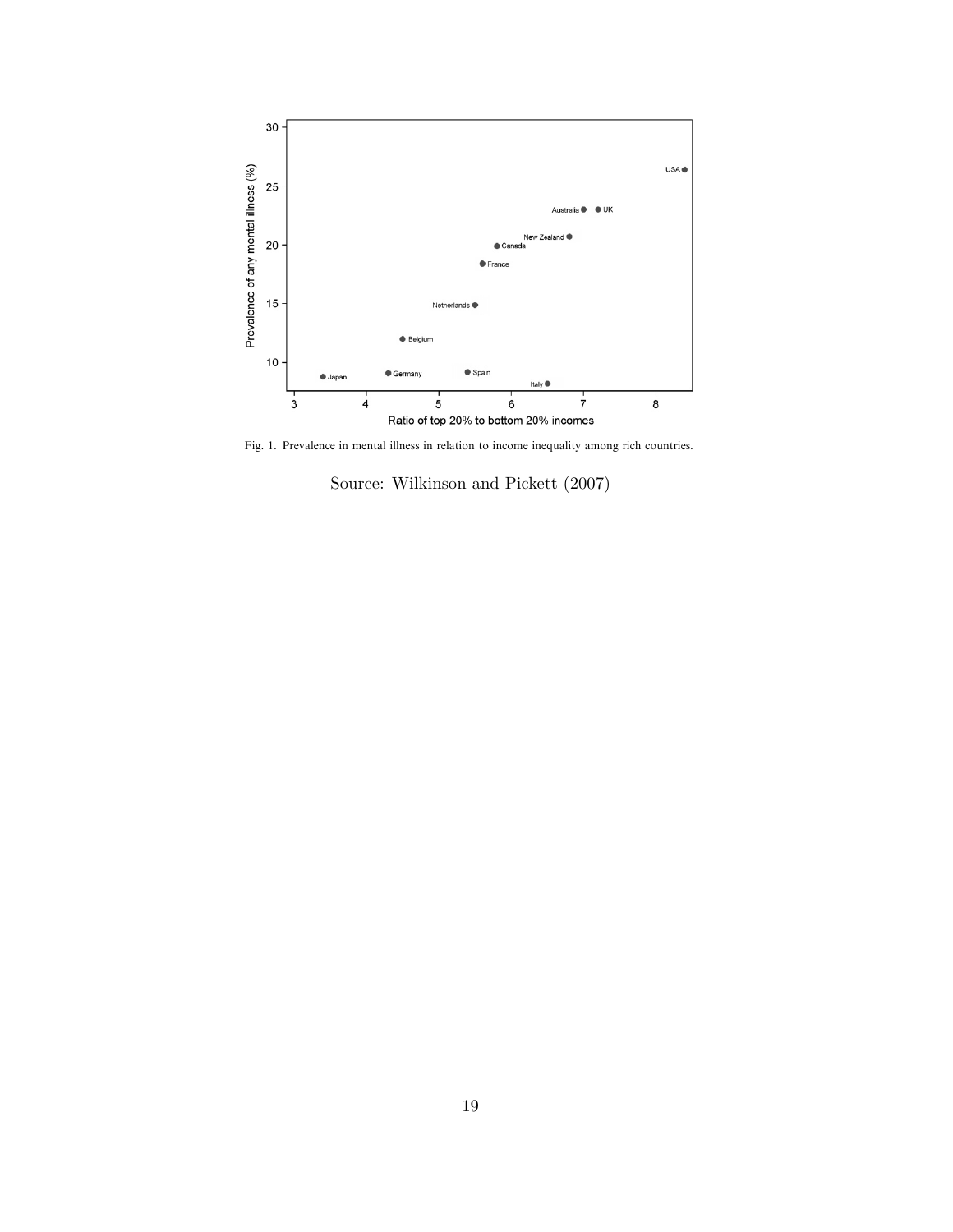

Source: Federal Roads Office, own calculations.